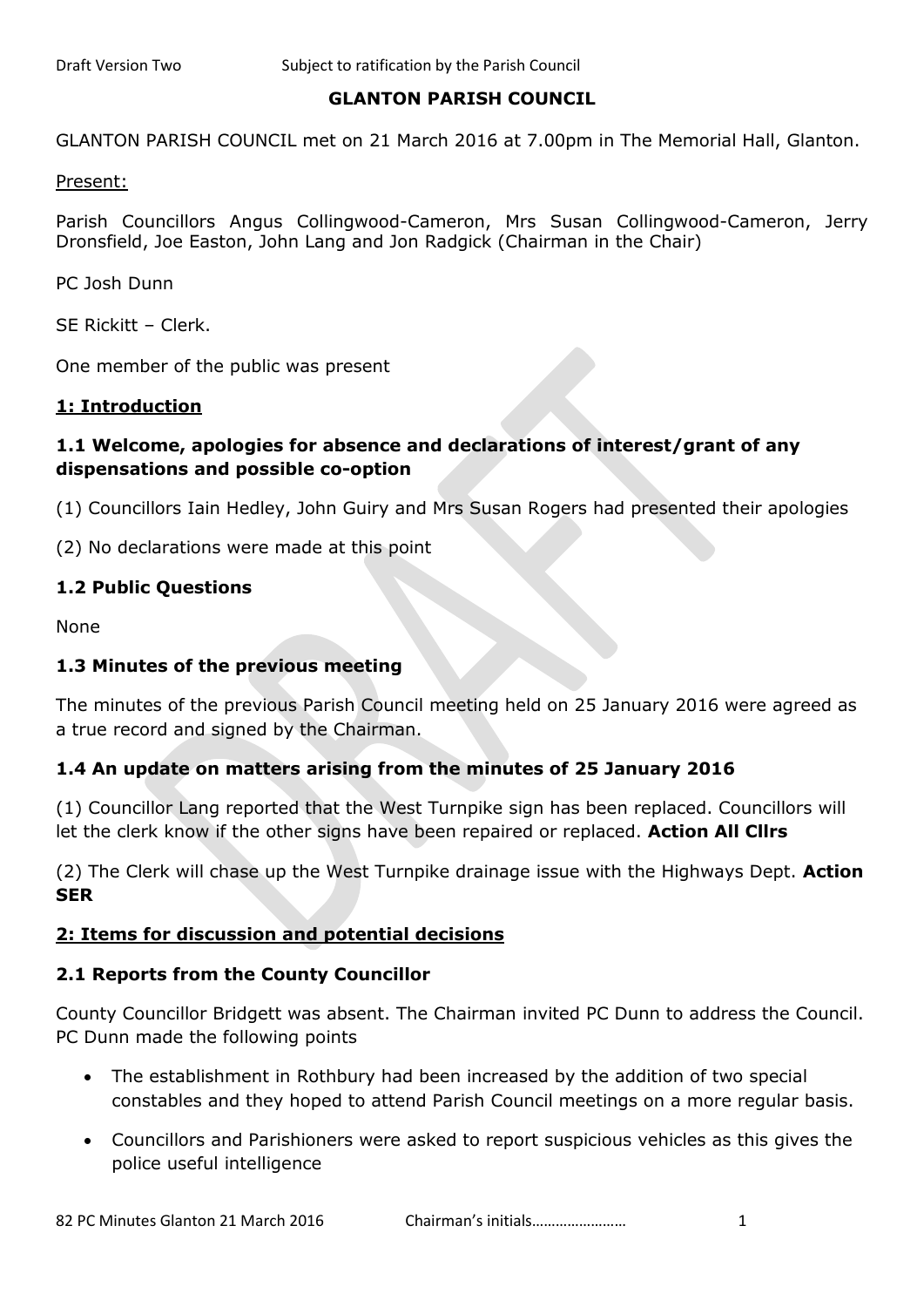- There is to be an anti-speeding programme on the A697 using unmarked cars and speed guns.
- There will also be an anti-drink driving campaign
- In answer to a comment, PC Dunn said the police are aware of the off-road motorcycles being used in the area and are working with the larger landowners and the National Park Authority. The force helicopter had been authorised as a resource available to deal with this problem
- Parishioners are encouraged to sign up to the *Community Messaging Updates* by emailing [Alnwick.npt@northumbria.pnn.police.uk](mailto:Alnwick.npt@northumbria.pnn.police.uk)

Councillors thanked PC Dunn for his attendance and asked the clerk to ensure that agendas and minutes are forwarded to the police as routine. **Action SER**

# **2.2 The Millennium Oak Avenue**

Councillor Dronsfield reported that ash trees at the western end of the Avenue were causing the oak trees in that location to be stunted. After discussion it was agreed to seek the removal of those ash trees. A note will be placed in the next newsletter to inform parishioners. The Chairman agreed to contact the neighbouring landowner and to locate a tree surgeon. **Action JR**

# **2.3 Planning**

There were no current planning applications to consider but the Council was advised of the withdrawal of 15/03916/FUL - Proposed two dwellings - Land West of Heather Cottage Front Street.

Attention was drawn to the recent offer of planning training by the County Council

# **2.4 HM The Queen's 90th Birthday**

The Council approved the Chairman's suggestion of a beacon being lit on Thursday 21 April to mark Her Majesty's Birthday. The Queen's Head have offered to provide a modest cooked meal to follow the ceremony on a pre-booked basis. **Action JR**

### **2.5 Highway Drainage**

(1) The Council considered and adopted the report of the subgroup and costings (copies are attached to the signed minutes

(2) The Council endorsed the recommendation set out as option 3 which is set out below for ease of reference

*Option 3: Meadow mix of 25 species – seed mix - Supplier Meadowmania Birdsfoot Trefoil, Common Cat's Ear, Corn Poppy, Cowslip, Field Scabious, Lady's Bedstraw, Lesser Knapweed, Meadow Buttercup, Meadow Vetchling, Musk Mallow, Ox Eye Daisy, Ragged Robin, Red Campion, Ribwort Plantain, Rough Hawkbit Salad Burnet, Self Heal, Small Scabious, Common Sorrel, White Campion, Wild Carrot, Upright Hedge Parsley, Yarrow, Yellow Rattle, Wild Clary.*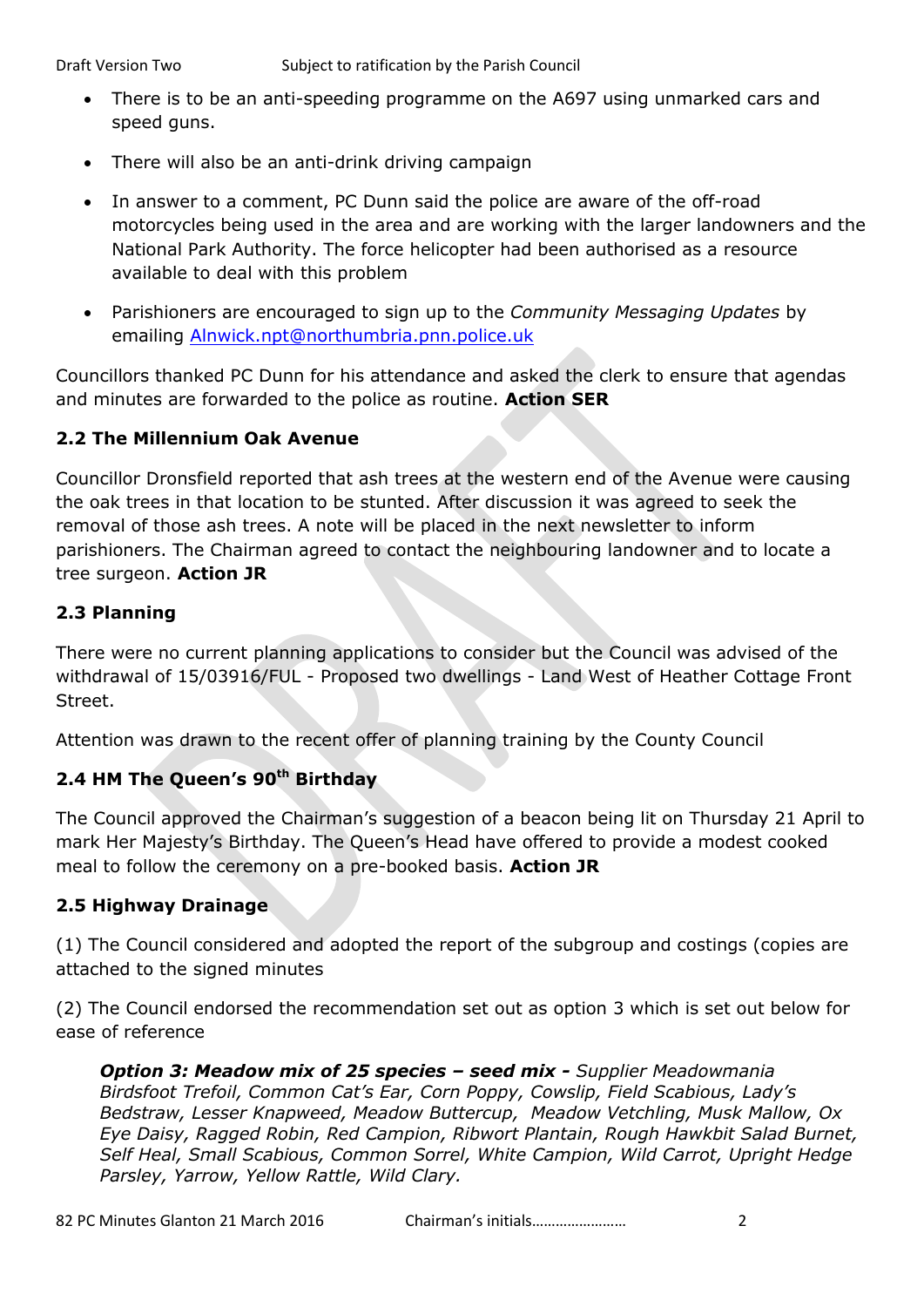*Cost: 500g seed @£87.00*

(3) Councillor Lang advised that Susan Williams had placed cobbles to mark the location of the larger clumps of existing bulbs on the bank.

(4) Councillor Mrs Collingwood-Cameron offered to allow the group to collect clumps of snow drops from a location on her property, an offer which was accepted with thanks.

(5) The Chairman will contact Mr Thompson to see if the dilapidated fence at the top of the bank could be repaired.

(6) The Council agreed to see if relocation of the dog waste bin was feasible and to paint the bins in a less obtrusive colour.

The Chairman will coordinate this programme. **Action JR**

### **2.6 LED Street Lights**

(1) Councillor Hedley had previously circulated information that the probable cost to the Parish Council of ornate columns would be £2000/3000 per column. The Council resolved this was not an option they wished to pursue.

(2) The Council would like details of whether there are options to dim or switch off the LED lights. **Action IH/JR/SER**

### **3: Items for Information**

### **3.1 Forthcoming Village activities**

(1) Councillor Easton reported that the coffee mornings and lunch clubs were continuing, the coffee morning between 10.00am and noon on Wednesdays 13 April and 11 May. The lunch club was to be held between noon and 2.00pm on Wednesdays 23 March, 27 April and 25 May.

(2) There will be a Race Night in The Queen's Head on Saturday 23 April.

### **3.2 Details of any meetings attended by Councillors or the clerk**

Councillor Radgick had been unable to attend the Cluster Meeting on 15 March.

### **3.3 Correspondence received**

The clerk circulated a list of emails received.

### **4: Administration**

### **4.1 To note the current accounts for 2015/2016 and to authorise any payments**

The current accounts were noted (a copy is attached to the signed minutes) and approval given for the following payments

 $>$  HMRC – PAYE Q4 - £33.00 (by BACS)